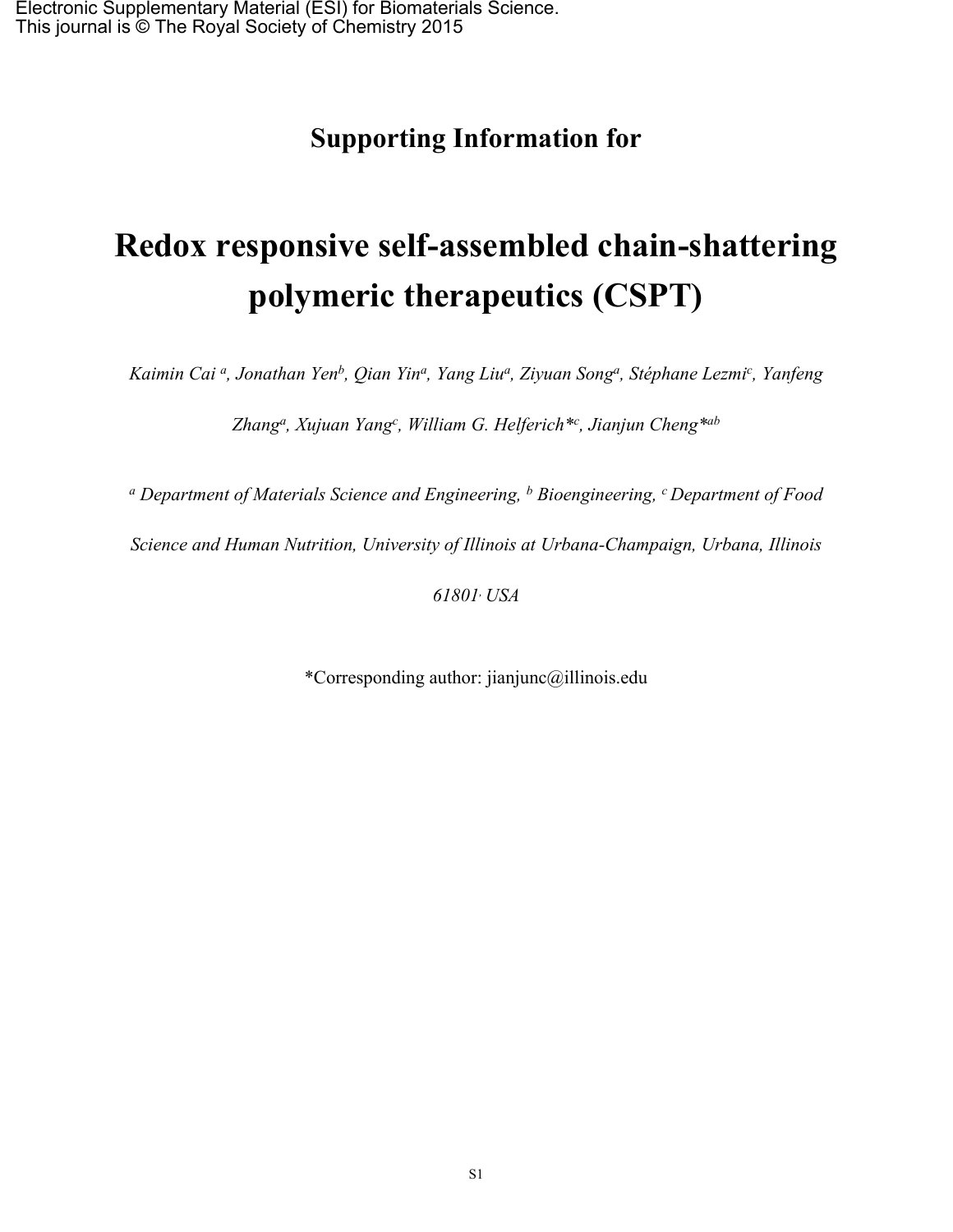#### **MATERIALS AND METHODS**

**Materials**. Chemicals were used as received unless otherwise specified. Anhydrous dimethylformamide (DMF) was dried with a column packed with 4Å molecular sieves. Tetrahydrofuran (THF) and methylene chloride (DCM) were dried with a column packed with alumina. Synthesis of SS-BHA and CPT-SS-CPT is reported elsewhere.<sup>1</sup> SN-38, sodium azide,  $N$ , $N$ -dimethylamino pyridine, dithiothreitol (DTT), triphosgene, mPEG<sub>2k</sub>-OH, CuBr, PMDETA (*N,N,N′,N′′,N′′*-Pentamethyldiethylenetriamine) were purchased from Sigma-Aldrich (St. Louis, MO,USA). Irinotecan hydrochloride trihydrate was purchased from LC Laboratory (Woburn, MA, USA). *In situ* cell death detection kit (TMR red) was purchased from Roche Diagnostics (Indianapolis, IN, USA). The HeLa cells (ATCC, Manassas, VA, USA) used in the MTT (3-(4,5 dimethylthiazol-2-yl)-2, 5-diphenyltetrazolium bromide) assay were cultured in Dulbecco's modified Eagle medium (DMEM) containing 10% fetal bovine serum, 1000 units/mL aqueous penicillin G, and 100 μg/mL streptomycin at 37 °C under 5%  $CO<sub>2</sub>$  humidified atmosphere.

**Animals.** Female athymic nude mice were purchased from the National Cancer Institute (NCI, Frederick, MD, USA) and ovariectomized at the age of 21 days by the vendor. After arrival, mice were single-cage housed and had free access to food and water. The study protocol was reviewed and approved by the Illinois Institutional Animal Care and Use Committee (IACUC) of the University of Illinois at Urbana Champaign.

**Instrumentation.** NMR spectra were recorded on Varian U500 (500 MHz) or VXR-500 (500 MHz) spectrometer. All chemical shifts were reported in part per million (ppm). Tandem gel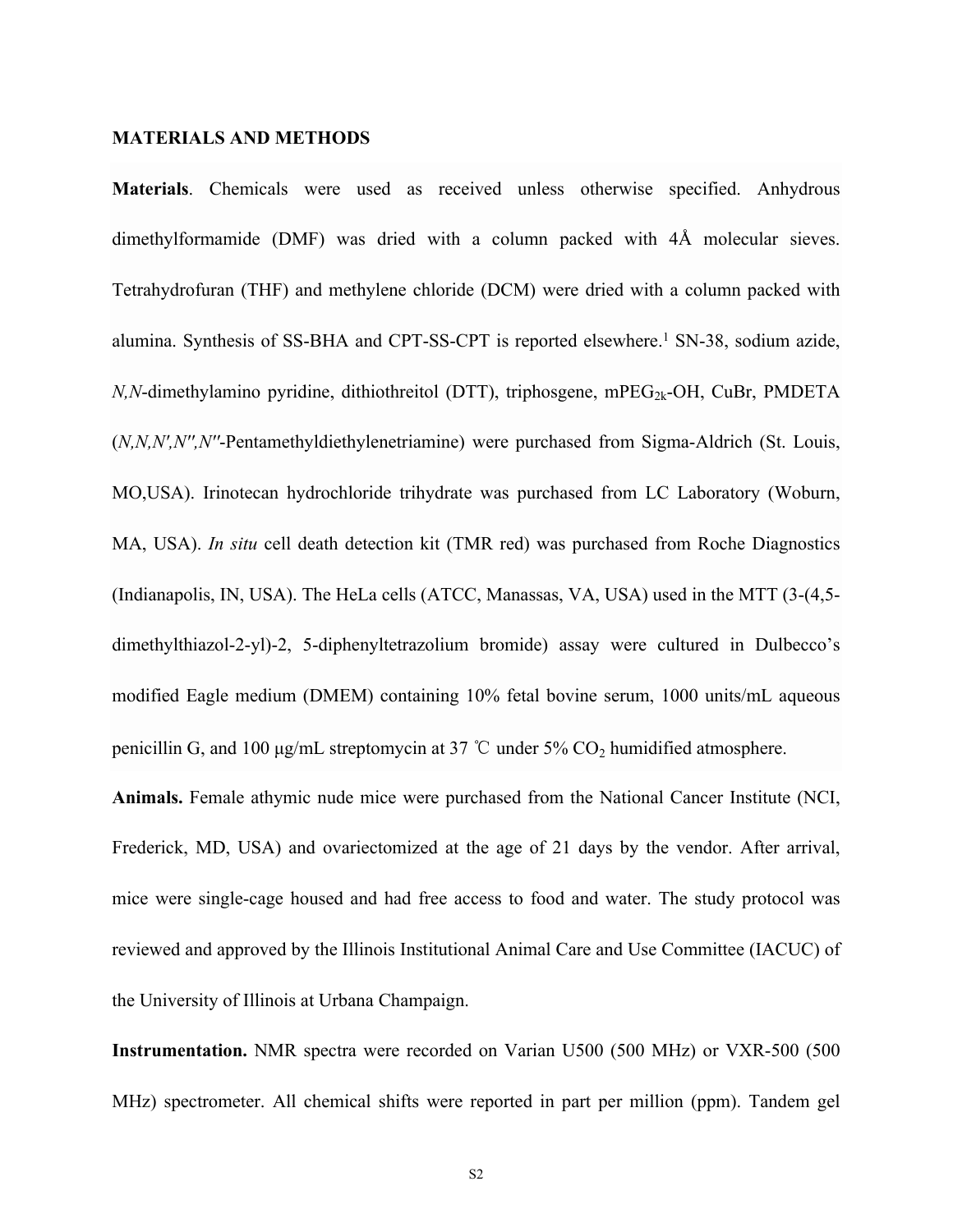permeation chromatography (GPC) was performed on a system equipped with an isocratic pump (Model 1200, Agilent Technologies, Santa Clara, CA, USA), a DAWN HELEOS multi-angle laser light scattering detector (MALLS); (Wyatt Technology, Santa Barbara, CA, USA), and an Optilab rEX refractive index detector (Wyatt Technology). The detection wavelength of the HELEOS was set at 658 nm. Separations were performed on serially connected size exclusion columns (100 Å, 1000 Å,  $10^4$  Å,  $10^5$ Å and  $10^6$  Å Phenogel columns, 5  $\mu$ m,  $300 \times 7.8$  mm, Phenomenex, Torrance, CA, USA) at 60 °C with DMF containing 0.1 M LiBr as the mobile phase. The HELEOS detector was calibrated with pure toluene without using external polymer standards and was used for the determination of the absolute molecular weights. The molecular weight of polymer was determined from the  $d_n/d_c$  value calculated assuming 100% mass recovery, and was processed by ASTRA software (Version 6.1.1, Wyatt Technology). Nanoparticle sizes and polydispersities were measured with a ZetaPlus dynamic light scattering (DLS) detector (15 mW laser, incident beam = 676 nm, Brookhaven Instruments, Holtsville, NY, USA). HPLC was performed on a Shimadzu HPLC system (LC-20AT, C18, 50 mm × 4.6 mm, 3 µm, Shimadzu) or Gold system (Beckman Coulter, Fullerton, CA, USA) equipped with a 126P solvent module, a System Gold 128 UV detector, and an analytical C18 column (Luna C18, 250  $mm \times 4.6$  mm, 5 µm, Phenomenex). The UV wavelength for detecting camptothecin and SN-38 was set at 369 nm and 380 nm, respectively. TEM samples were prepared on 200 mesh carbon film supported copper grids. One drop of the nanoparticle solution ( $\sim 10 \mu L$ , 100  $\mu$ g/mL) was placed on the grid and allowed to stand for 10 min. Filter paper was then used to remove the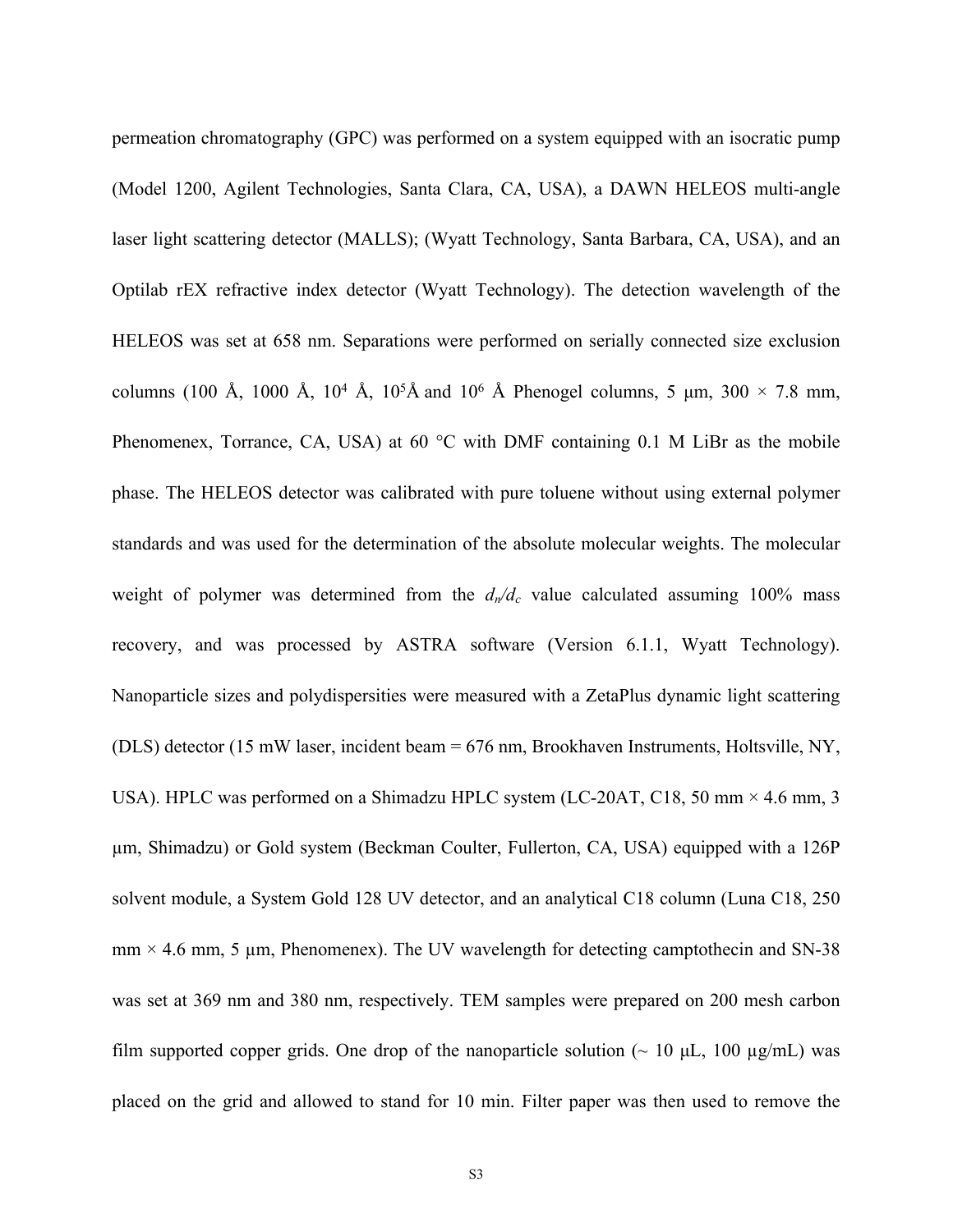residual solution. The resulting sample was imaged using JEOL 2100 Cryo TEM at 200 kV. Lyophilization was conducted on a Labconco FreeZone lyophilizer (Kansas City, MO, USA). MTT absorption was measured on Perkin Elmer Victor3 multi-label readers at  $\lambda_{\text{abs}} = 570$  nm. Fluorescent images of tumor sections were collected by Nanozoomer Digital Pathology System (Hamamatsu). Infrared spectra were recorded on a Perkin Elmer 100 serial FTIR spectrophotometer calibrated with polystyrene film.



**Scheme S1.** Synthesis of **SS-CSPT**

**CSPT polymerization**. A DCM suspension (3 mL) of SN-38 (39.2 mg, 0.10 mmol), triphosgene (20.8 mg, 0.070 mmol, 0.70 equiv) and DMAP (61 mg, 0.50 mmol, 5.0 equiv) was stirred at room temperature for 15 minutes, during which the SN-38 dissolved gradually. Then 3 mL DCM solution of **4** (46.1 mg, 0.10 mmol, 1.0 equiv) was added once. The solution was stirred at room temperature for 48 hours. The solution was then poured into 10 mL ethyl ether. The light yellow precipitate was collected by centrifuge and washed with 1% HCl contaning methanol (10 mL) and methanol (5 mL  $\times$  3), dried under vacuum giving a light yellow powder (47 mg, yield 52 %).  $d_n/d_c = 0.1430$ ,  $M_n = 3.0$  kDa, PDI = 1.53.

$$
\text{Cov}(0) \text{O}_{45} \quad \text{Nah} \quad \text{Sov}(0) \text{O}_{45} \quad \text{Sov}(0) \text{O}_{45}
$$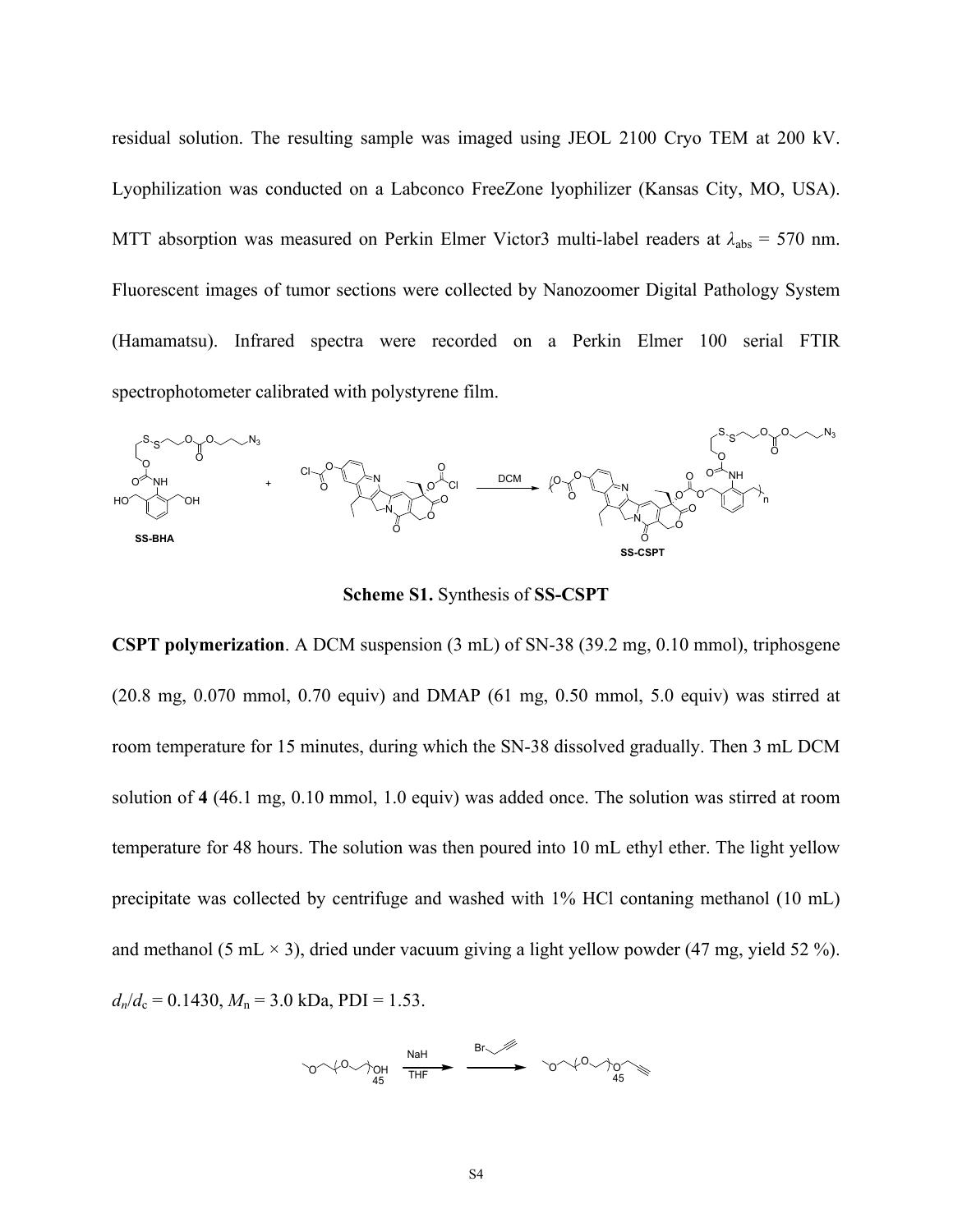#### **Scheme S2.** Synthesis of mPEG<sub>2k</sub>-alkyne.

**Synthesis of mPEG<sub>2k</sub>-alkyne.** To a THF solution of mPEG<sub>2k</sub>-OH (2.0 g in 50 mL) was added 48 mg NaH (2.0 mmol, 2.0 equiv) in one portion and the suspension was stirred at room temperature for 45 minutes. Then propargyl bromide (238 mg, 172 μL, 2.0. mmol, 2.0 equiv) was added and the solution was stirred at room temperature overnight. MeOH was added to quench the reaction and the clear solution was subject to flash column (neutral alumina, EtOAc:MeOH 3:1) giving a colorless oil. The crude product was dissolved in 10 mL DCM and precipitated in 40 mL  $Et_2O$ , collected by centrifugation, reprecipitated in DCM/MeOH twice giving a white powder (1.05 g, yield 50 %) after being dried under vacuum.  $d_n/d_c = 0.0352$ ,  $M_n =$ 1.96 kDa,  $PDI = 1.06$ .

**PEGylation of CSPT by click reaction.** 20.6 mg SS-CSPT was mixed with 8.2 mg mPEG<sub>2k</sub>alkyne, 3.0 mg CuBr and 3.0 μL PMDETA in 1.0 mL DMF in a glovebox and stirred at room temperature for 72 hours. The solution was then burbled with air for 10 minutes to fully oxidized the Cu(I) to Cu(II) salt. 4.0 mL H<sub>2</sub>O was added to dilute the solution and dialyzed against 2 L dilute EDTA (aq). The solution was changed to  $2L H<sub>2</sub>O$  every 6-12 hours (3 times altogether). The final solution was lyophilized to obtain a yellow powder as the product (28 mg, yield 97 %). Due to distinct  $d_n/d_c$  difference between the two GPC peaks, the absolute  $M_w$  calculation is not accurate by combining light scattering (LS) and reflective index (dRI) results. Considering the high yield and quantitative modification efficiency shown by GPC, we calculated the  $M_w$  from the fed CSPT-PEG ratio and the starting CSPT:  $M_n = (2.5+1.0)/2.5*3.0 \text{ kDa} = 4.2 \text{ kDa}$ .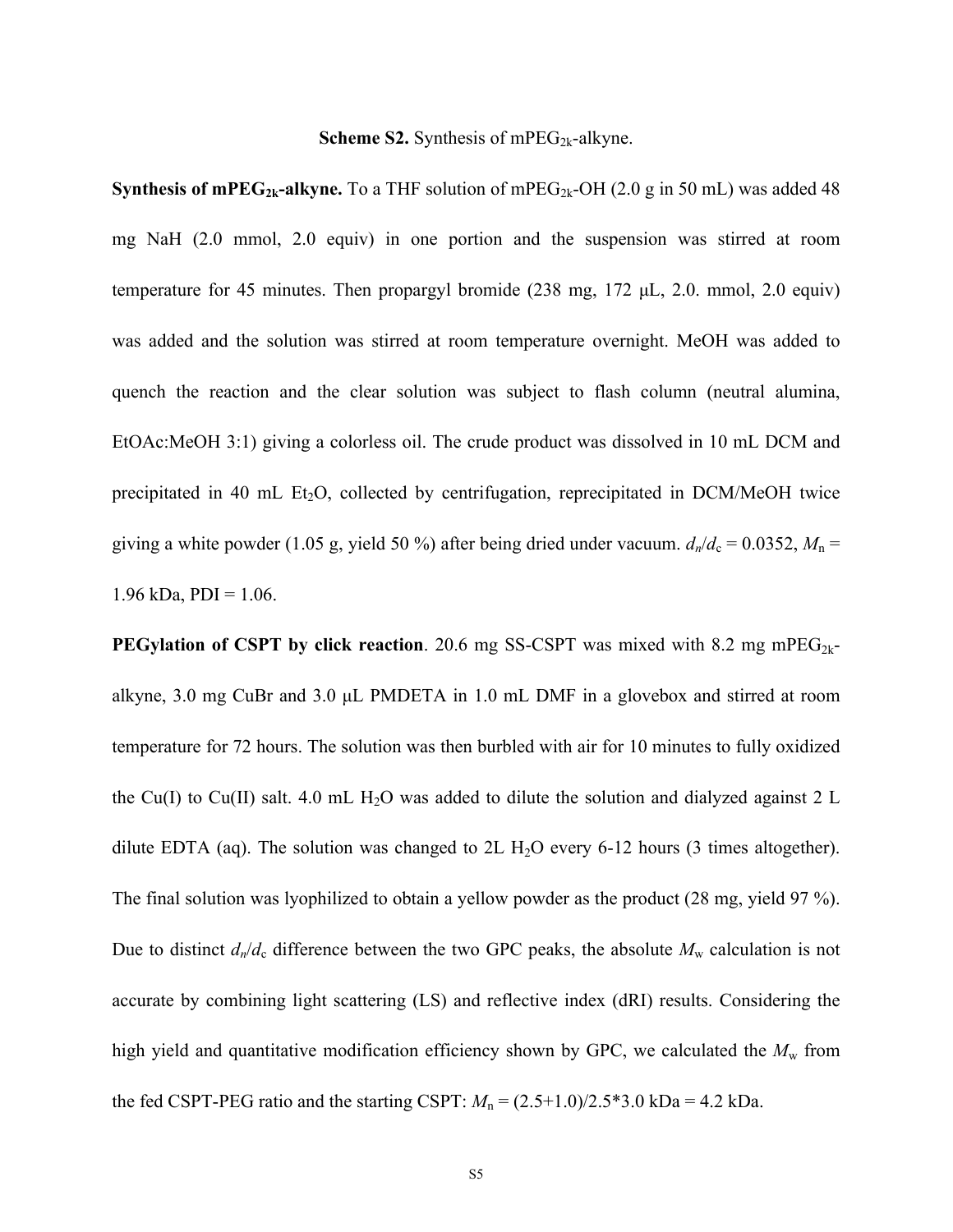**Nanoparticle Preparation**. SS-CSPT-PEG polymer was first dissolved in DMF and 50 μL solution was added dropwise into 2.0 mL DI water (or phosphate buffered saline) with mild stirring using a magnetic bar. Nanoparticle size and distribution was analyzed by DLS directly without further purification.

**Nanoparticle stability test**. The freshly prepared CSPT NP solution was diluted with H<sub>2</sub>O or PBS 10 fold to test its stability upon dilution and salt effect. The size and distribution of the NPs was measured by DLS. No significant size change was observed over 24 hours.

**Drug loading measurement**. The freshly prepared NP solution was centrifuged at 1000 rpm for 10 minutes to remove large aggregates. Then 300 μL supernatant was mixed with 300 μL 2 M NaOH (aq) and incubated at 37 °C overnight. Then 300 μL 2 M HCl (aq) was added to neutralize the solution and the clear solution was subject to HPLC analysis after being diluted to around 5 μg/mL. Calibration curve was obtained by area integration of standard samples ( $λ<sub>abs</sub> = 380$  nm). Drug loading of the PEGylated CSPT polymer was determined to be 18 % by the same method. Drug loading efficiency was calculated as apparent drug loading of nanoparticle divided by 18%. **Camptothecin (CPT) release from free CPT-SS-CPT in DMF/PBS**. 8.0 mL 50 μg/mL CPT-SS-CPT in 1:1 DMF/PBS solution was added 22 mg DTT at room temperature and the CPT release was monitored by HPLC. CPT release was quantified by integration of the peak at the same elution time as free CPT. The experiments were carried out in triplicates and the release profile was presented as mean value  $\pm$  standard deviation.

**SN-38 release from SS-CSPT NP**. The SS-CSPT NPs prepared from 10 mg/mL DMF solution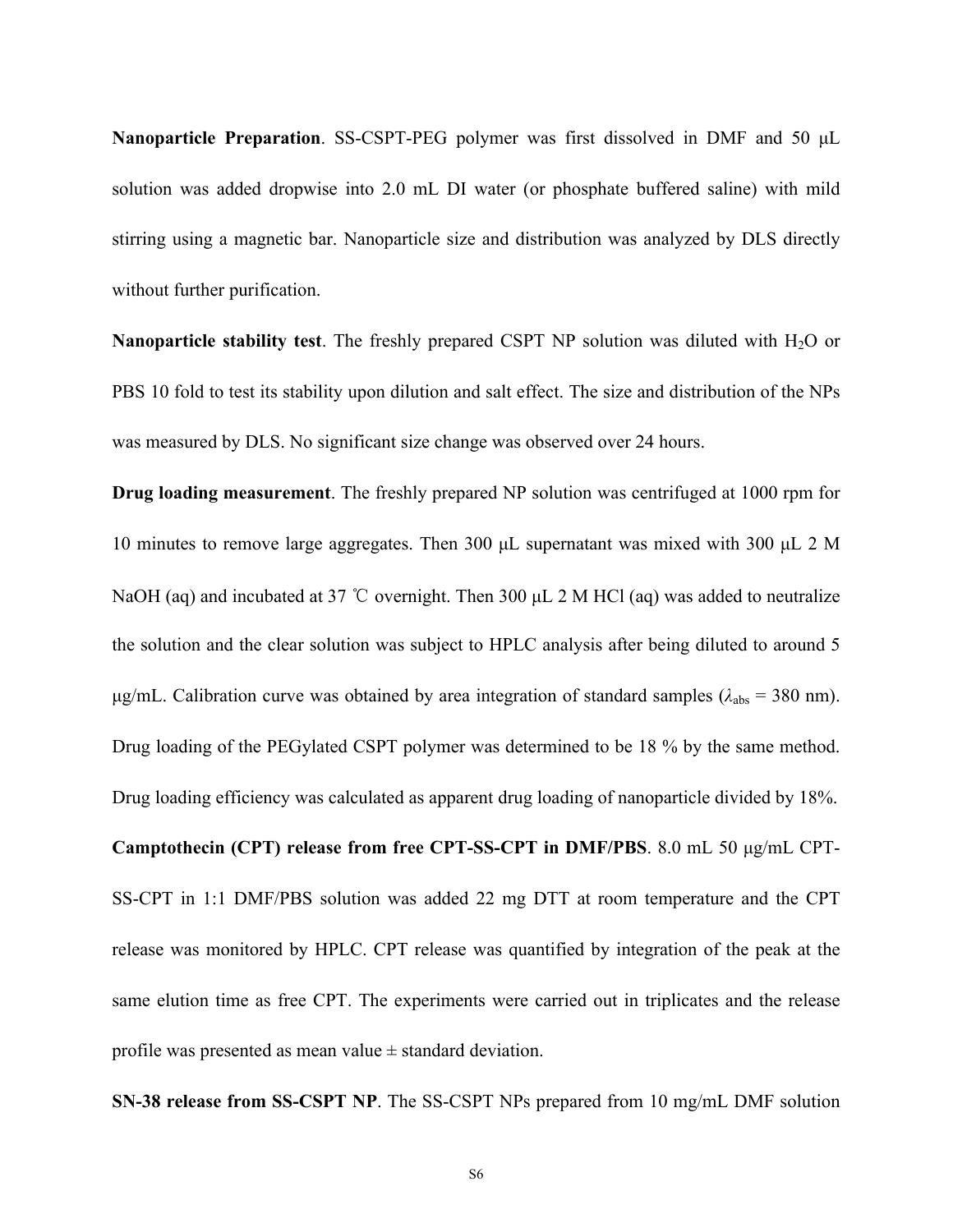was diluted with PBS to 50 μg/mL (6.9 μg/mL equiv SN-38 according to drug loading and encapsulation efficiency calculation). Then specified concentration of DTT was added and the solution was separated into 1 mL volume in separate tubes at 37 ℃. At designated time, one tube was centrifuged at 15000 rpm for 5 minutes to remove particles and the supernatant was analyzed by HPLC and quantified by area integration  $(\lambda_{abs} = 380 \text{ nm})$ .

**Cytotoxicity evaluation of SS-CSPT NP**. Standard MTT protocol was followed to evaluate the cytotoxicity of the CSPT NPs. Briefly, HeLa cells were seeded in 96-well plate at 1000 cell/well in 100 μL medium and were allowed to attach overnight. Free SN-38 and irinotecan was first dissolved in DMSO and diluted with PBS to the concentration desired. For the highest drug concentration tested, the DMSO content was 5% for SN-38 and 1% for irinotecan. CSPT NPs were formulated in PBS from 10 mg/mL PEGylated CSPT DMF solution through nanoprecipitation, diluted with PBS and sterilized by filtration through 0.45 µm PVDF membrane. 10 μL drug/nanoparticle solution was added into the well to the designated final concentration and incubated at 37 ℃ for 72 hours. PBS and 5% DMSO-PBS were taken as 100% control. 20 μL 5 mg/mL MTT solution was added to the medium and incubated at 37 ℃ for 3 hours. Then the medium was carefully removed and the violet crystal was dissolved in 100 μL DMSO and quantified by absorption at  $\lambda_{\text{abs}} = 570$  nm.

#### *In vivo* **efficacy studies in a xenograft tumor model**

*Acute antitumor efficacy study in athymic nude mice bearing subcutaneously implanted MCF-7 human breast tumors.* Female athymic nude mice, 8-week old, were prepared for implantation of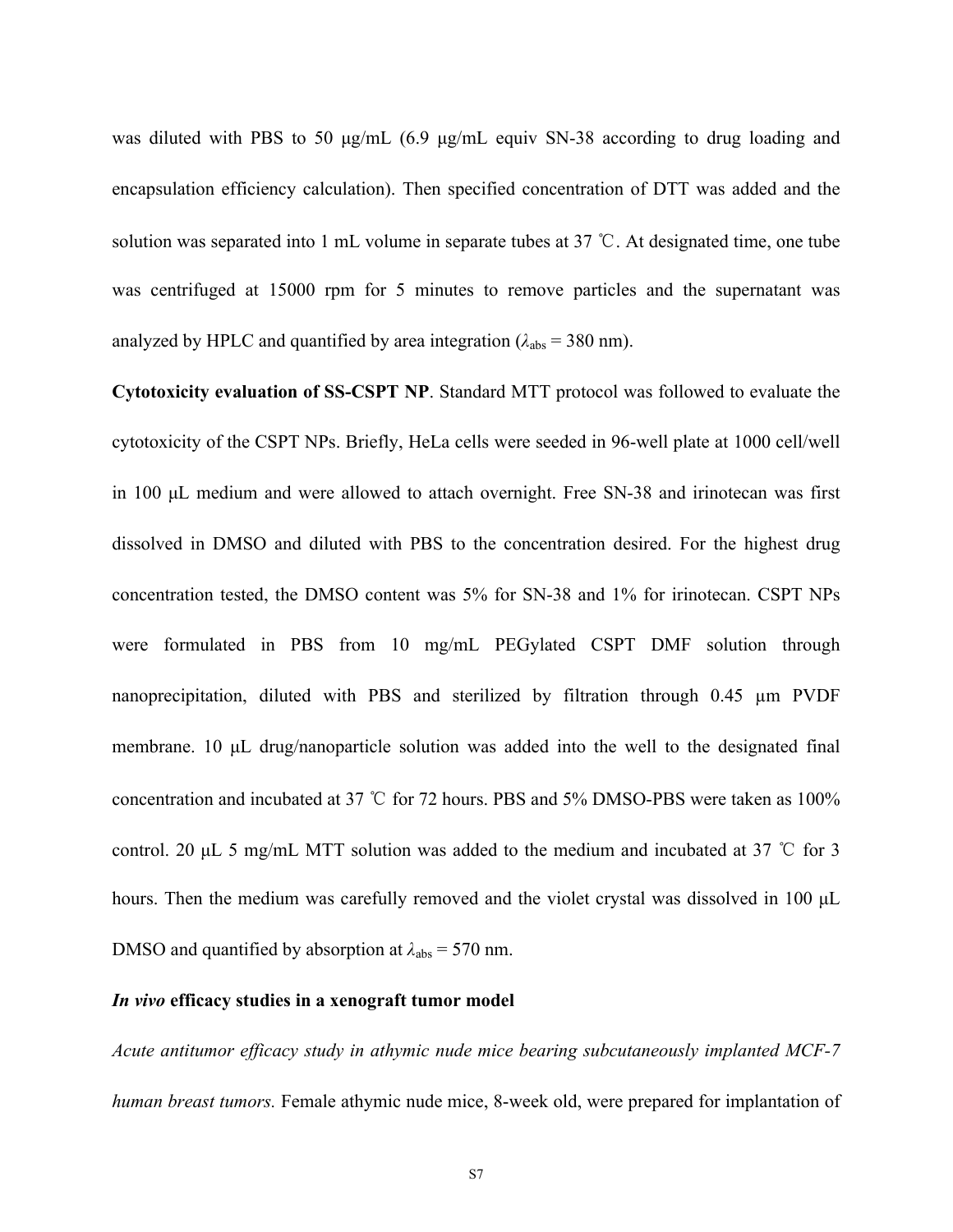the tumor cells. MCF-7 cells were collected from culture, and  $1 \times 10^6$  cells suspended in a 100 µL 1:1 mixture of Hank's Balanced Salt Solution (HBSS) buffer and matrigel were injected subcutaneously into the flanks of a mouse (four injection sites per mouse). After about 4 weeks when tumors had reached  $\sim 100$  mm<sup>3</sup>, mice were randomly divided into three groups that each had 2-3 mice, minimizing weight and tumor size difference among the groups. Tumor-bearing mice of the corresponding group were treated three times (every four days) by PBS (200 μL, i.v. injection), CSPT NPs (in 200 μL PBS, i.v. injection), irinotecan (in 200 μL PBS, i.p. injection), respectively. The experimental time line and injection protocol are summarized in Fig. S4. All the mice were sacrificed on Day 11. All the tumors were collected and embedded in OCT except that one piece of tumor in each mouse was excised and subject to H&E staining. Cell apoptosis was analyzed using *in situ* cell death detection kit (Roche Diagnostics GmbH, Mennheim, Germany) and TUNEL staining was performed following the manufacture's procedure. The cell nuclei of the sections were stained with Hoechst (blue fluorescence) and the positive apoptotic cell nuclei DNA fragments were stained by TUNEL (red fluorescence). The tissue sections were imaged with Nanozoomer Virtual Microscopy (Hamamatsu). The collected images were then created into stack using the InCell Translator software. The stacks were then analyzed using the GE InCell Analyzer workstation. The nuclei were identified using top-hat segmentation in the DAPI channel and the numbers of cells were then calculated. The identified nuclei were further segmented by multiscale top-hat in the red signal to determine the number of cells with positive red signals (apoptotic cells). The cell death number was then determined by dividing the number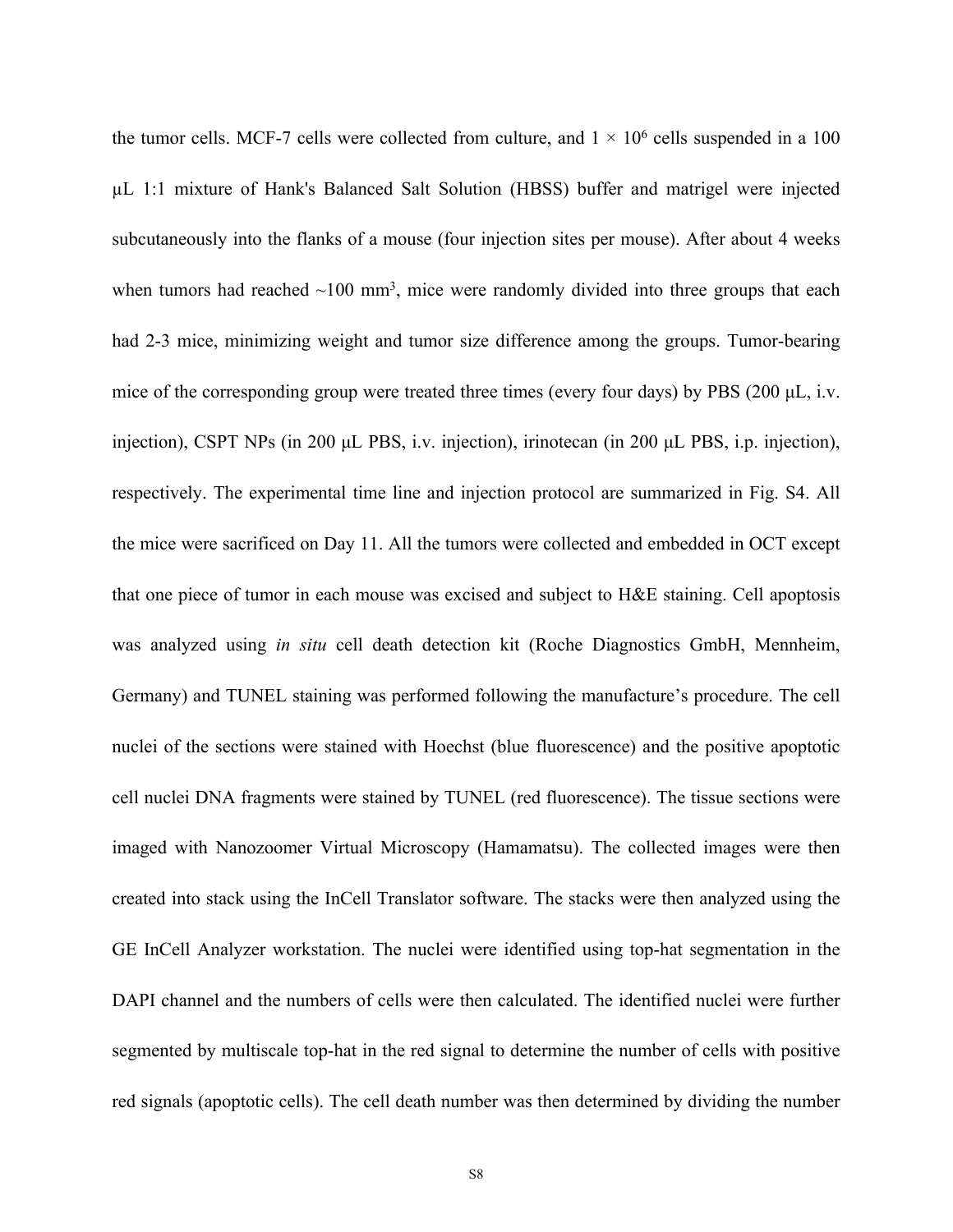of apoptotic positive cells by the total number of cells. Data are represented as average  $\pm$  SEM (standard error of the mean) and are analyzed by two-tailed Student t test ( $\frac{*p}{0.05}$ ).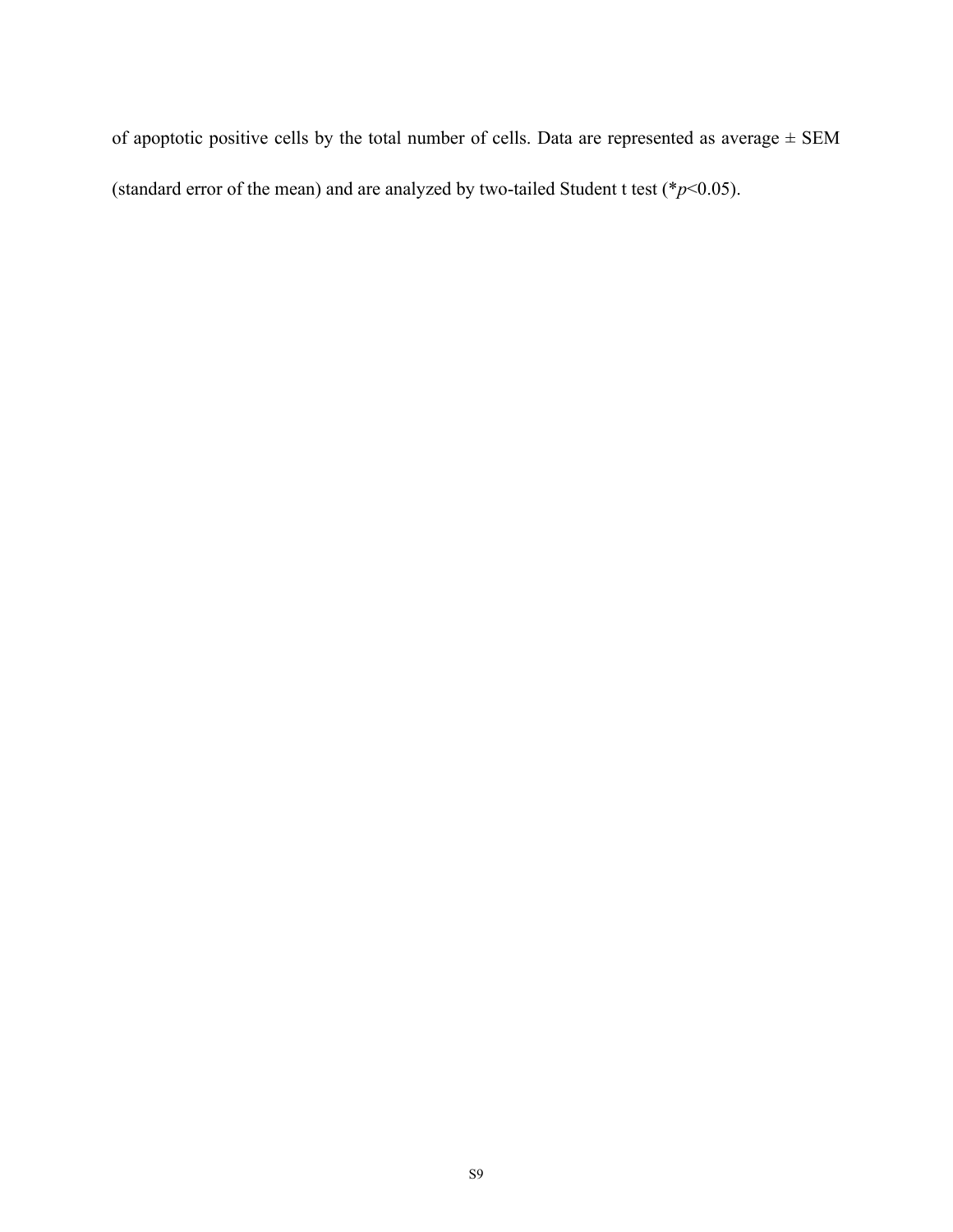

Figure S1. GPC trace of SS-CSPT and SS-CSPT-PEG.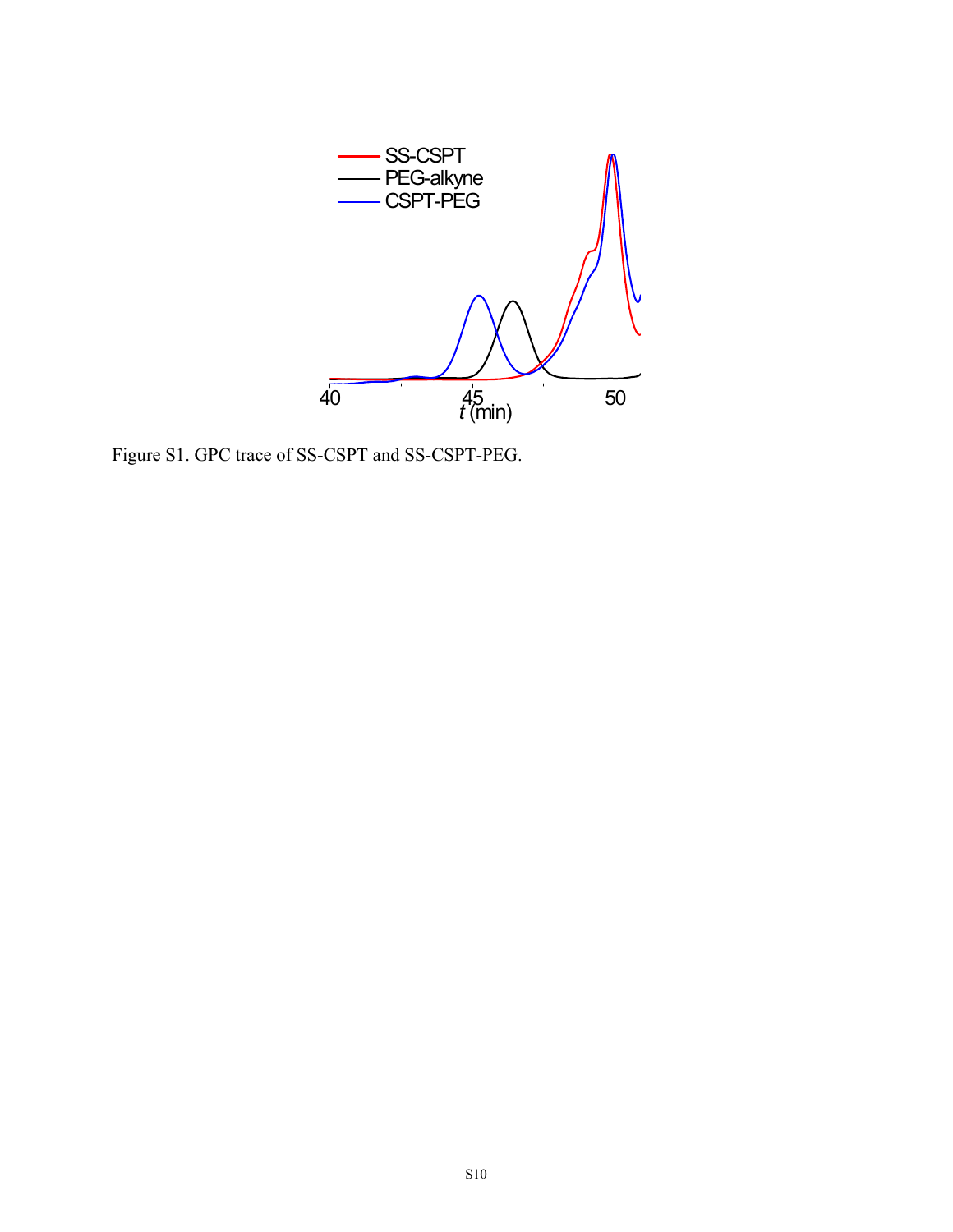

Figure S2. (a) CSPT nanoparticles size change over time as measured by DLS. (b) Size distribution of CSPT NP formulated at different concentrations. Particle size was monitored by DLS without further purification.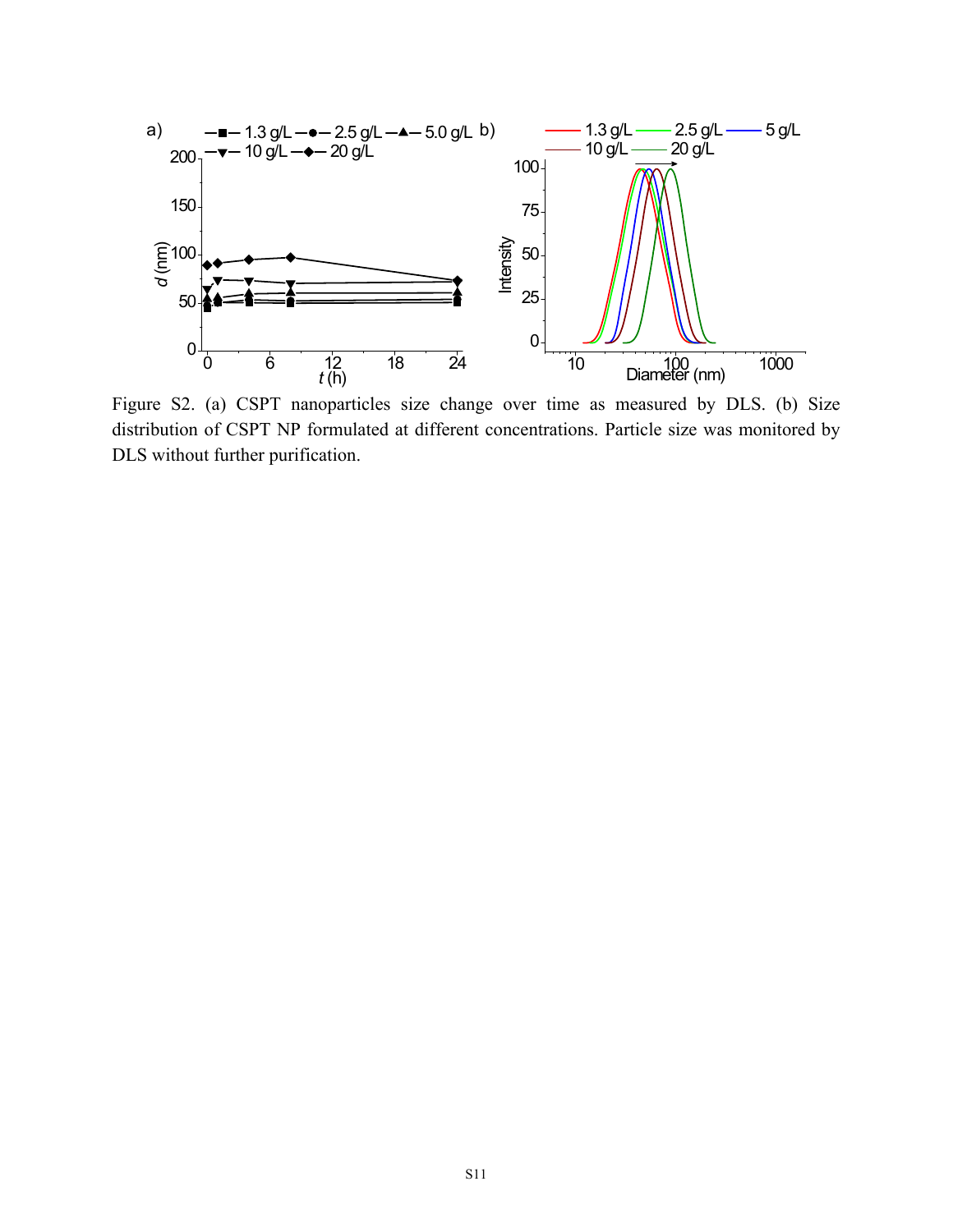

Figure S3. Standard HPLC calibration curve of SN-38 at *λ*abs = 380 nm.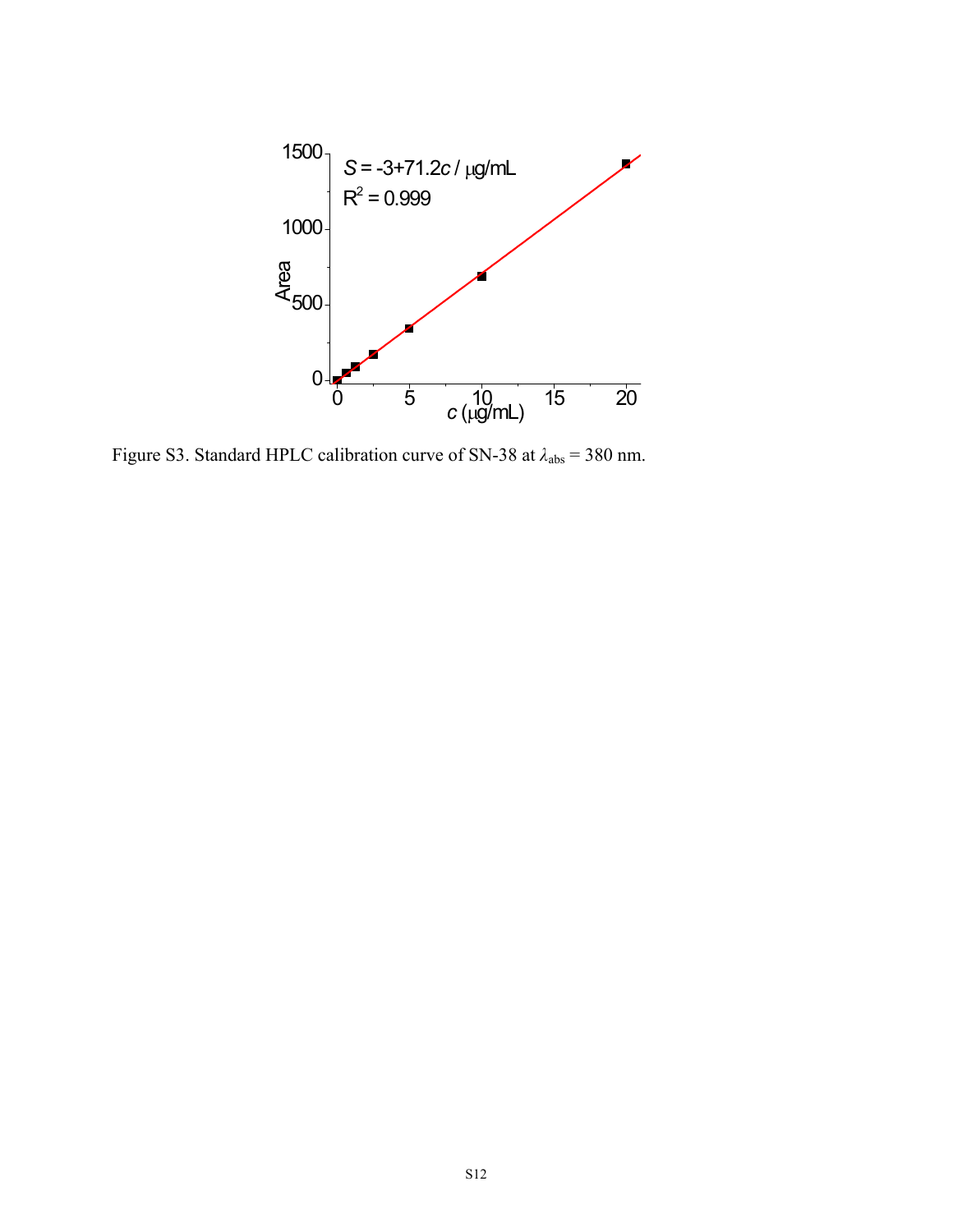| $c$ (mg/mL) | $d$ (nm) | PDI  | EE $(\frac{6}{9})^a$ |
|-------------|----------|------|----------------------|
| 1.25        | 44       | 0.22 | 87                   |
| 2.5         | 47       | 0.23 | 89                   |
| 5.0         | 54       | 0.15 | 79                   |
| 10          | 65       | 0.16 | 78                   |
| 20          | 89       | 0.13 | 86                   |

Table S1. DLS characterization of CSPT NPs formulated from different DMF solution. <sup>a</sup>EE stands for encapsulation efficiency.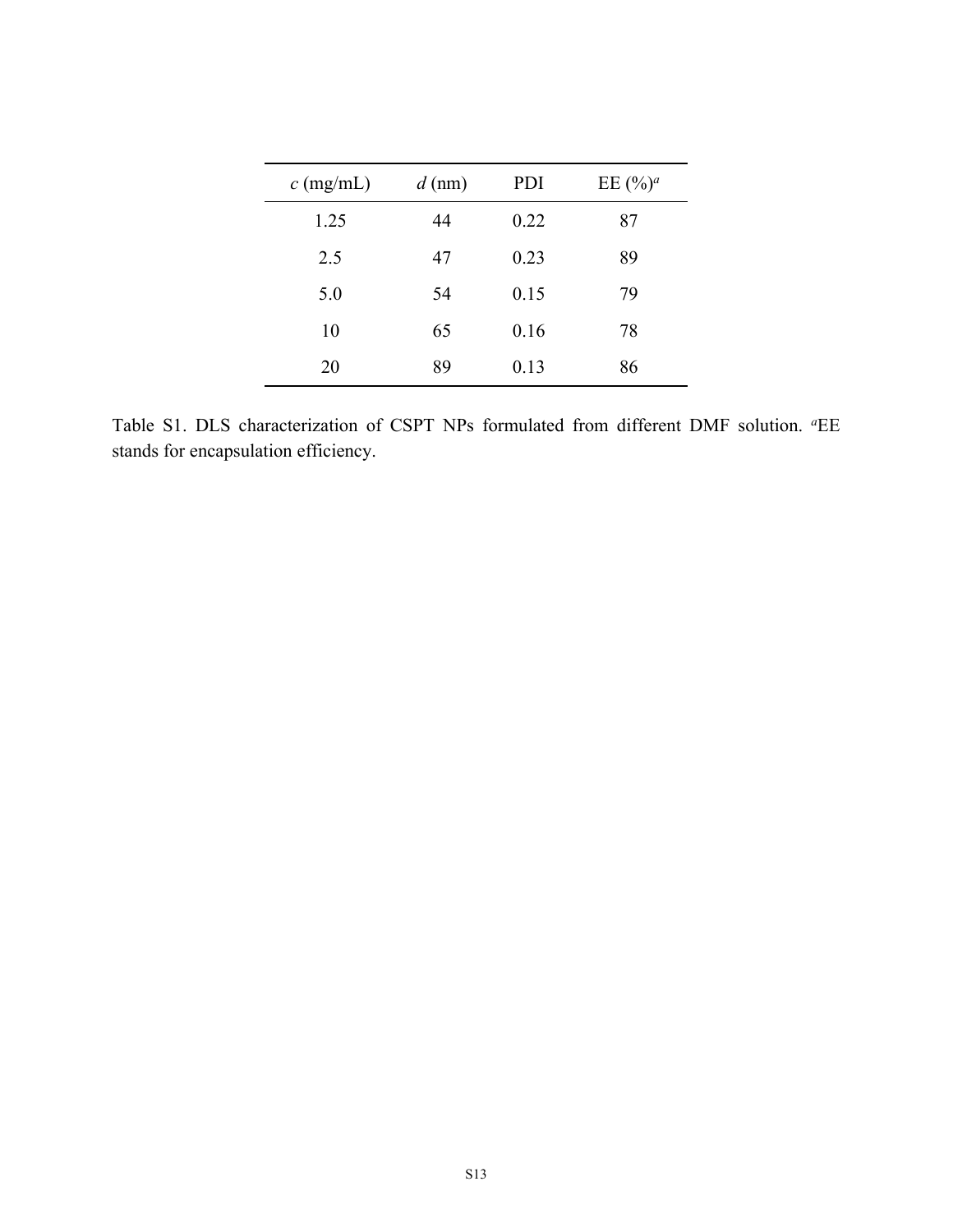Figure S4. (a) Schematic illustration of the timeline of the acute antitumor efficacy study. (b) Body weight change of mice after administration of PBS (i.v.), Irinotecan (i.p. 50 mg/kg) and CSPT NPs (i.v. 20 mg/kg equiv SN-38). (c) Apoptosis index of subcutaneously implanted MCF-7 tumors after administration of PBS, irinotecan and CSPT NPs. \* *p* < 0.05.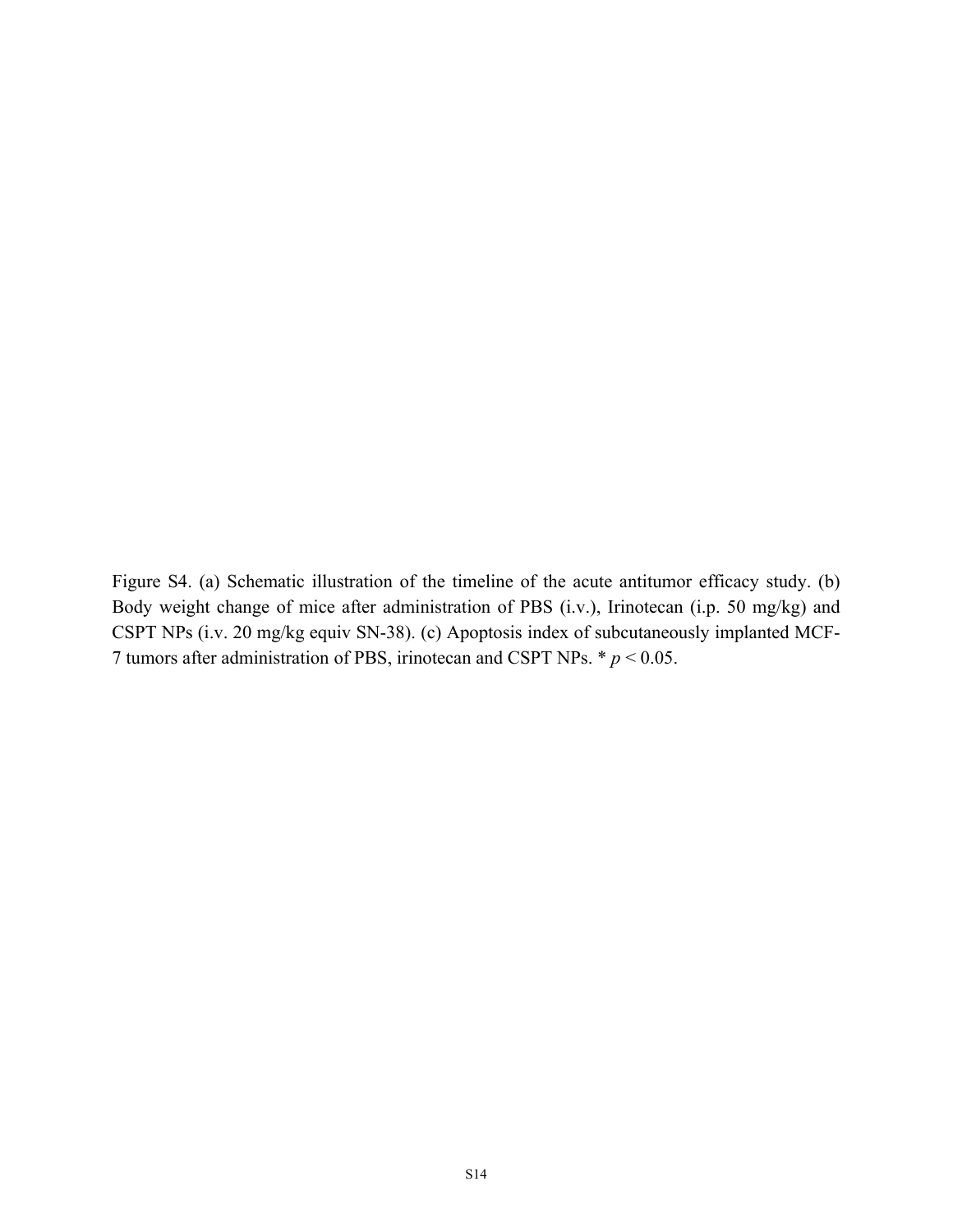

Figure S5. <sup>1</sup>H NMR of SS-CSPT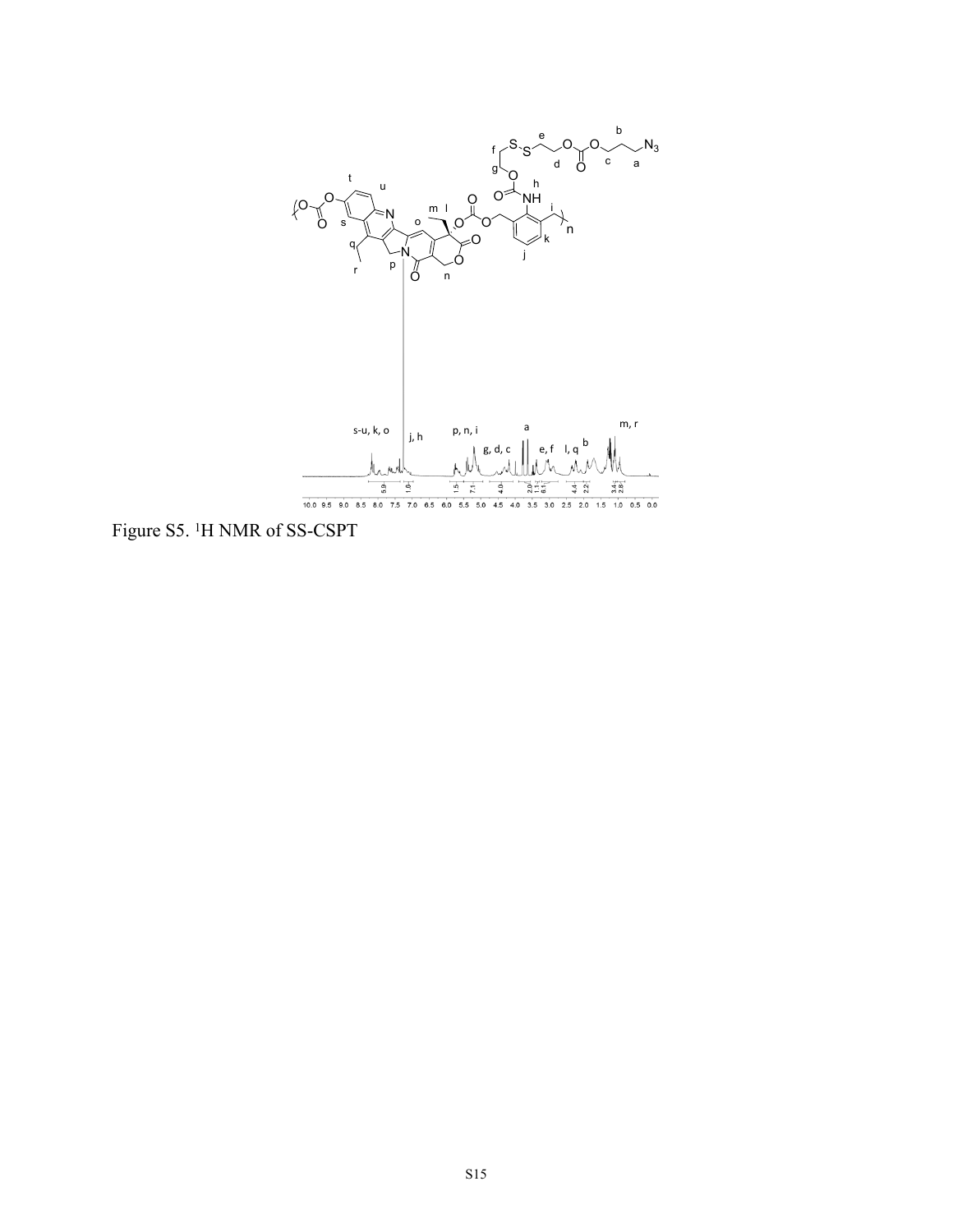

Figure S6. <sup>1</sup>H NMR of SS-CSPT-PEG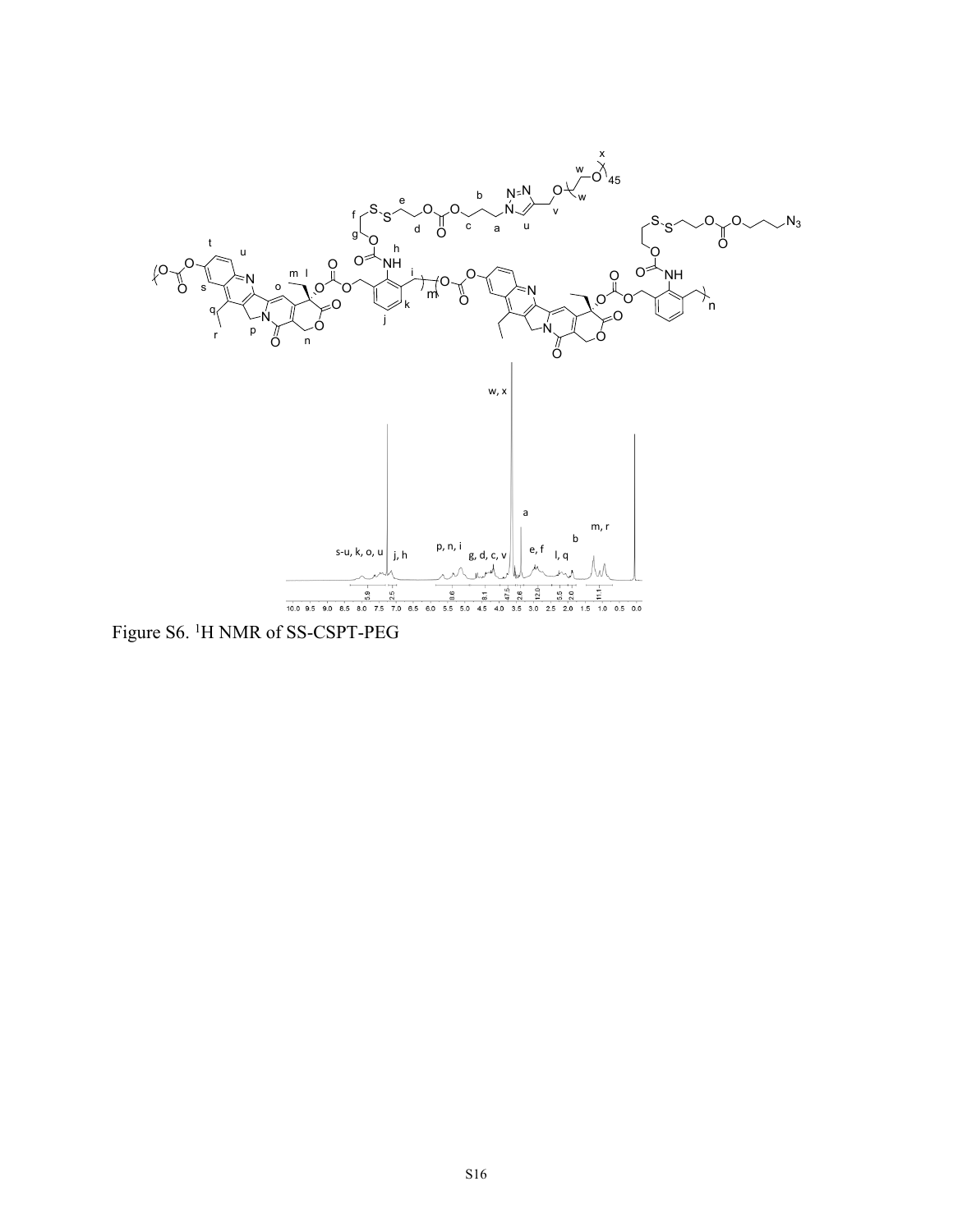

Figure S7. IR spectrum of SS-CSPT and SS-CSPT-PEG. Note the azide peak (2100 cm<sup>-1</sup>) is present in both polymers while the characteristic peaks of triazole of SS-CSPT-PEG (~1600 cm<sup>-1</sup>, 1470 cm-1) overlap with the SS-CSPT peaks.